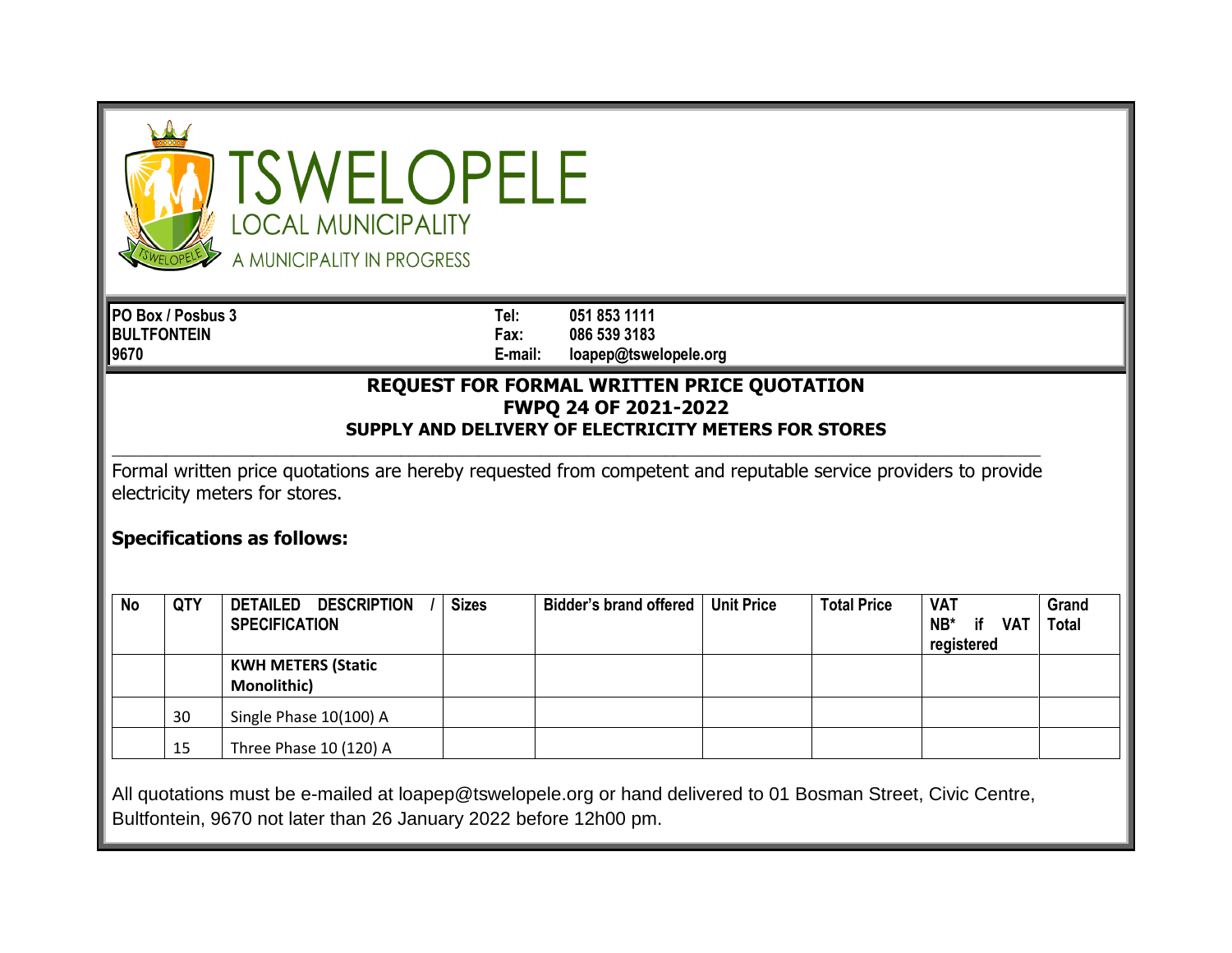**The following terms and conditions shall apply:**

- **1. Formal written Price Quotation must be in the letterhead of the Prospective Service Provider.**
- 2. Delivery of the Goods must be made in Bultfontein Head Office.
- 3. Formal written price quotations will be evaluated in terms of the preferential Procurement Policy Framework Act using (80/20). Allocation will be 80 preference points for price and 20 preference Points for B-BBEE.
- 4. The Relevant **MBD 4** forms **must** be completed and submitted with the quotation which can be downloaded from the municipality's website www. Tswelopele.gov.za and it is compulsory.
- 5. Bidders **must** submit a Valid Tax Clearance Certificate or SARS Pin, no Quotation may be awarded to any tenderer/bidder whose tax matters have not been declared by SARS to be in order.
- 6. Bidders are required to, together with their quotations submit a copy of a valid **B-BBEE certificate** to substantiate their B-BBEE rating claims. Exempted Micro Enterprise must submit a certificate issued by registered auditors or accounting officers with a practice number.
- 7. The Relevant **MBD 6.2** local content forms **must** be completed and submitted with the quotation which can be downloaded from the municipality's website www. Tswelopele.gov.za and it is compulsory. Please see the list of designated sectors on DTI and declare for only relevant items. Bidders who did not declare for local content expose their quotations to rejection.
- 8. Suppliers should be registered with Centralised Suppliers Database with National treasury, please provide the MAAA Number and only suppliers who did register the relevant commodity or industry on CSD will be considered or advanced to the next stage of evaluation.
- 9. Prospective suppliers should also note that verification with SARS for tax status, CIPRO for registration of the business and DTI for verification of the Chartered accountant/auditor for BBBEE will be done with each and every quotation requested/received.
- 10. Prices on quotations must be valid for 30 (thirty) days from the closing date.
- 11. No Payment will be made (in Full of Partially) prior to Delivery of such Goods and the municipality has up to 30 days to settle the account after receiving the relevant invoice / statement from the Service Provider / Suppliers.